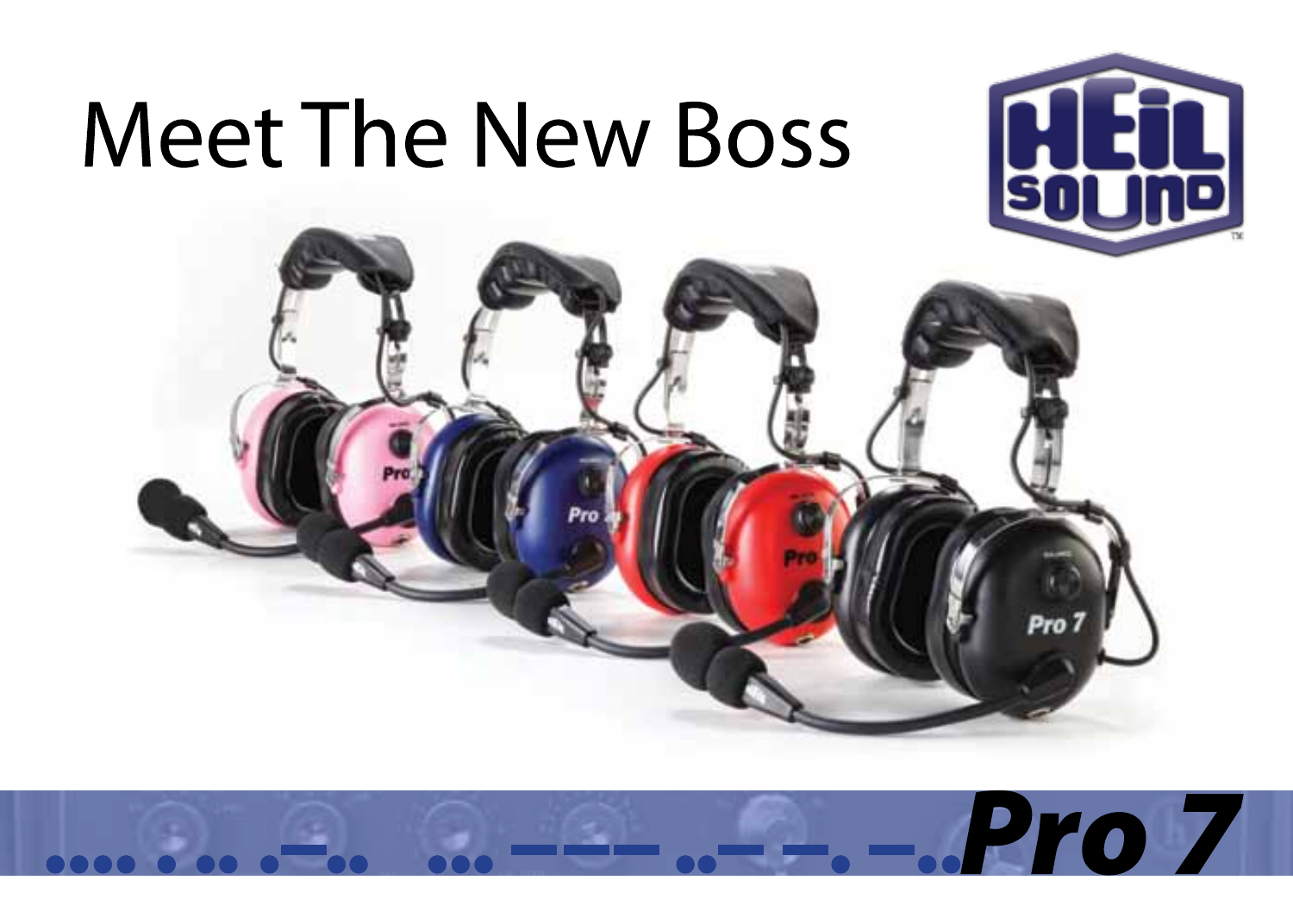| <b>Generating Element</b> | Pro 7: Dynamic<br>Pro 7 iC: iC Electret           |
|---------------------------|---------------------------------------------------|
| <b>Frequency Response</b> | Pro 7:100 Hz - 12 kHz<br>Pro 7 iC: 35 Hz - 12 kHz |
| <b>Polar Pattern</b>      | Pro 7: Heil Cardioid<br>Pro 7 iC: Cardioid        |
| Impedance                 | Pro 7:600 ohms<br>Pro 7 iC: 1.5k ohms             |
| <b>Output Level</b>       | Pro 7: -57 dB @ 1 kHz<br>Pro 7 iC: -48 dB @ 1 kHz |
| Weight                    | 17 oz                                             |

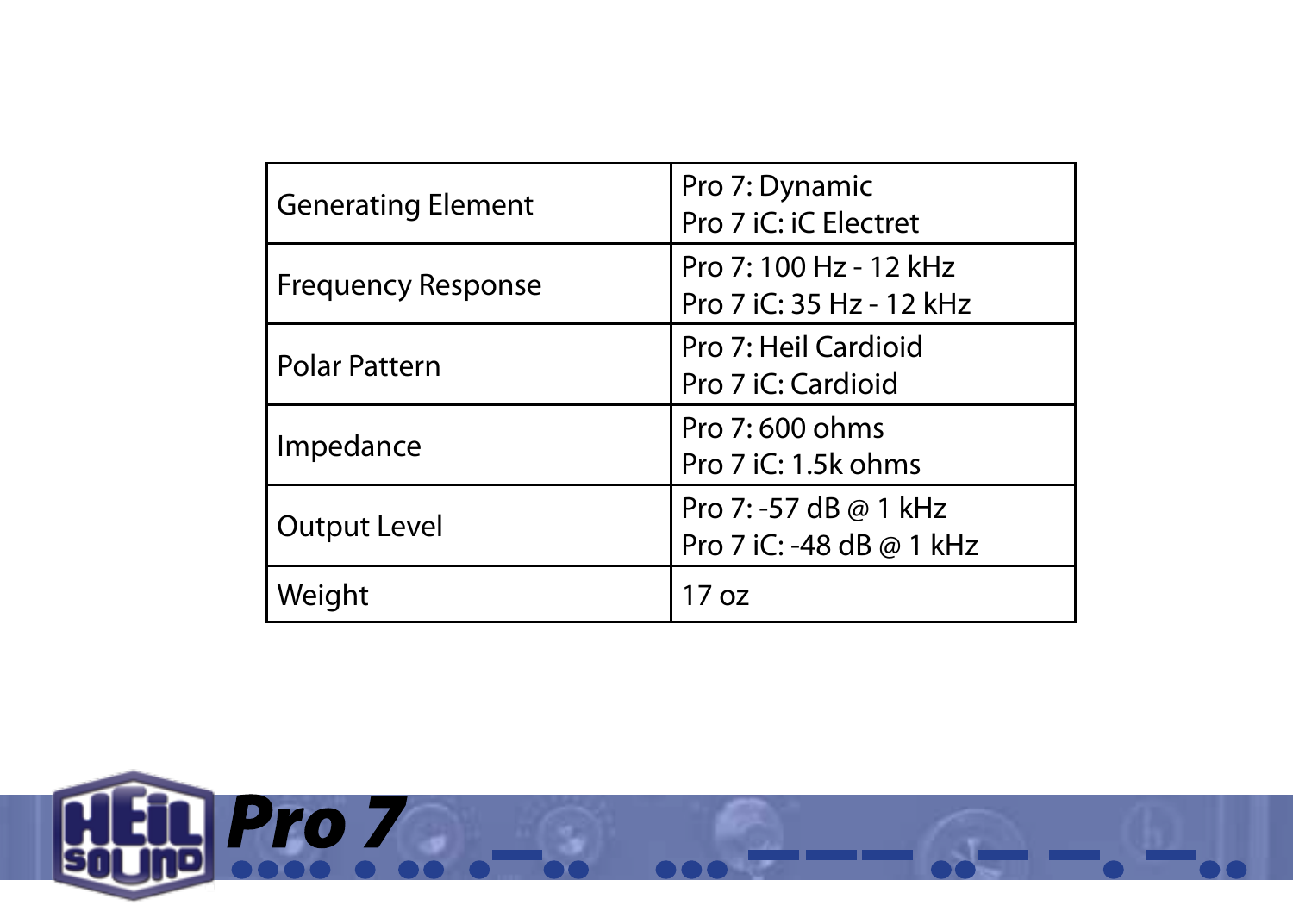### *Pro 7 Headphone Features*

- • Gel filled foam ear seals provide 26 dB PNR outside noise reduction
- 40 mil high response speakers produce extreme voice articulation
- • Acoustically tuned speaker enclosure
- • -3 dB points set at 80Hz 12 kHz (speaker)
- Speaker balance control adjusts level between the two speakers.
- Full Stereo, two channel reception, perfect for Dual Watch receiving systems
- Heil Speaker Phase reversal helps to 'dig out' weak signals
- • Connects to standard Heil headset adapters (AD-1 series)
- Detachable coil cable with comfortable 'Soft Touch' 2" diameter P.T. T.
- Microphone boom swivels 300 degrees so it may be used on the left or right side.



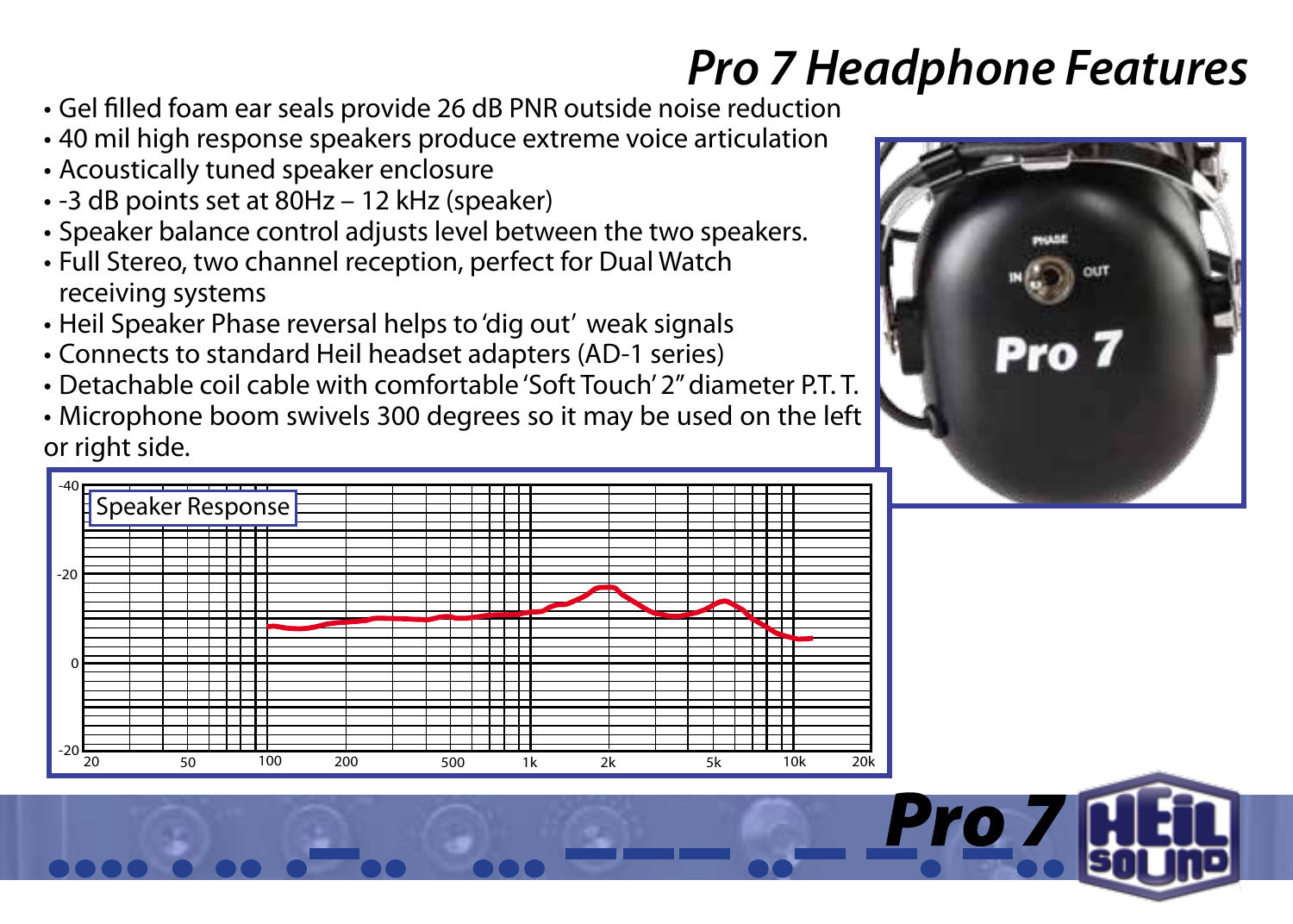

The Pro 7 utilizes a stainless steel headband with a segmented, padded headband covering for comfort. Adjustments to the headband size are made by two thumbscrews. To adjust the pressure of the earpads simply flex the stainless steel band (as pictured above). The gel padded ear pads and cotton coverings are removeable for easy cleaning.

A locking 6-pin mini XLR connector connects<br>to the left ear cup and has a 3-foot expanding coiled cable, which terminates in a  $1/8$ " mono male mic plug and a  $1/8$ " stereo headphone plug. Includes  $1/8"$  -  $1/4"$  adapter.



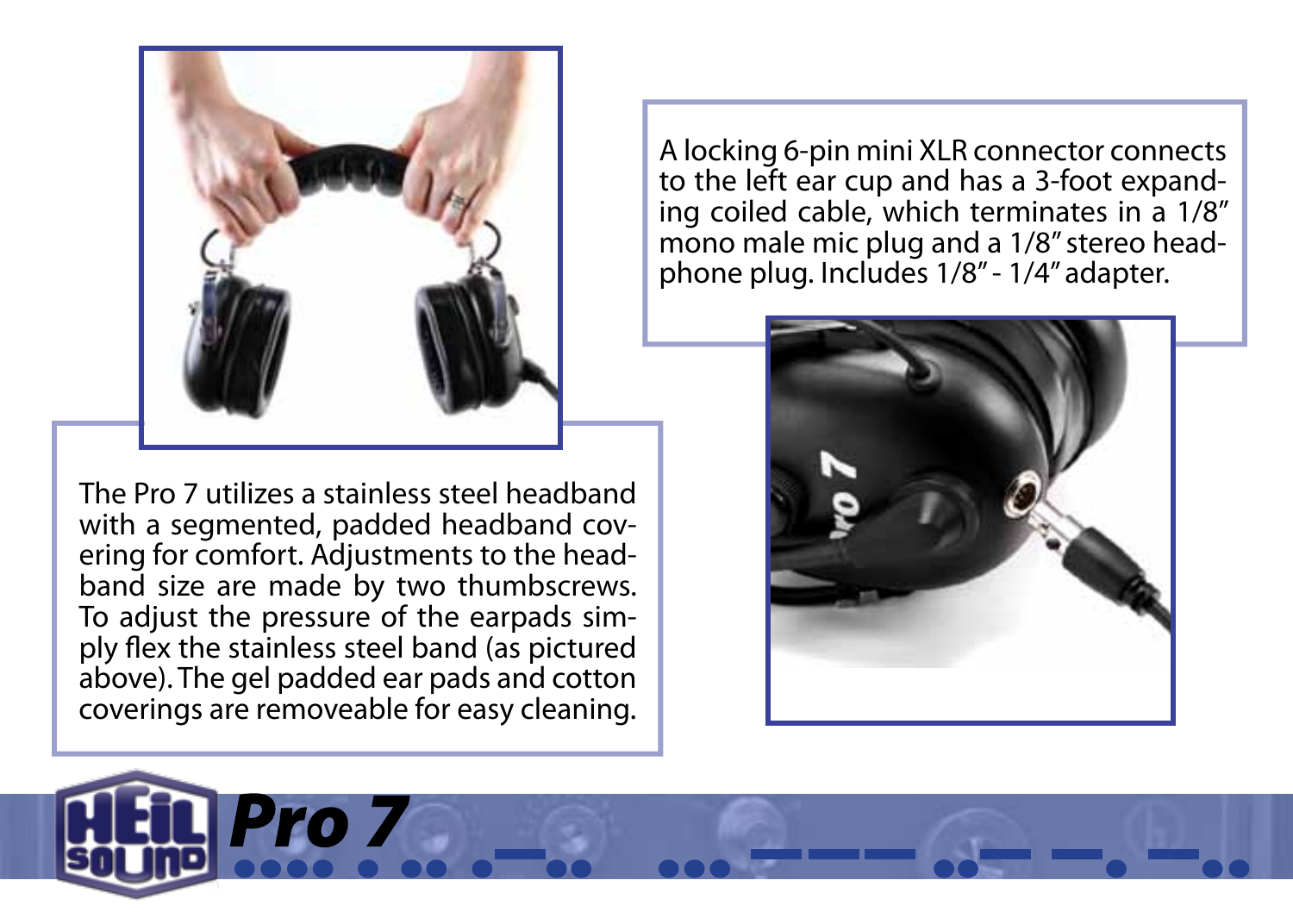

Each Pro 7 comes with a phase reversal switch for the speakers which, acoustically, "moves" the signal around. Reversing the phase creates a spatial widening of the sound field making it easier to hear a radio signal in a pileup as well as removing listening fatigue. Signals out of phase arrive at slightly different times, thus some are slightly canceled while others<br>are accentuated which becomes a perfect tool for digging out the weak ones.



**BALANCE Pro 7** 

Speaker balance control adjusts level between the two speakers.

Soft Touch PTT Switch

with 24" cable.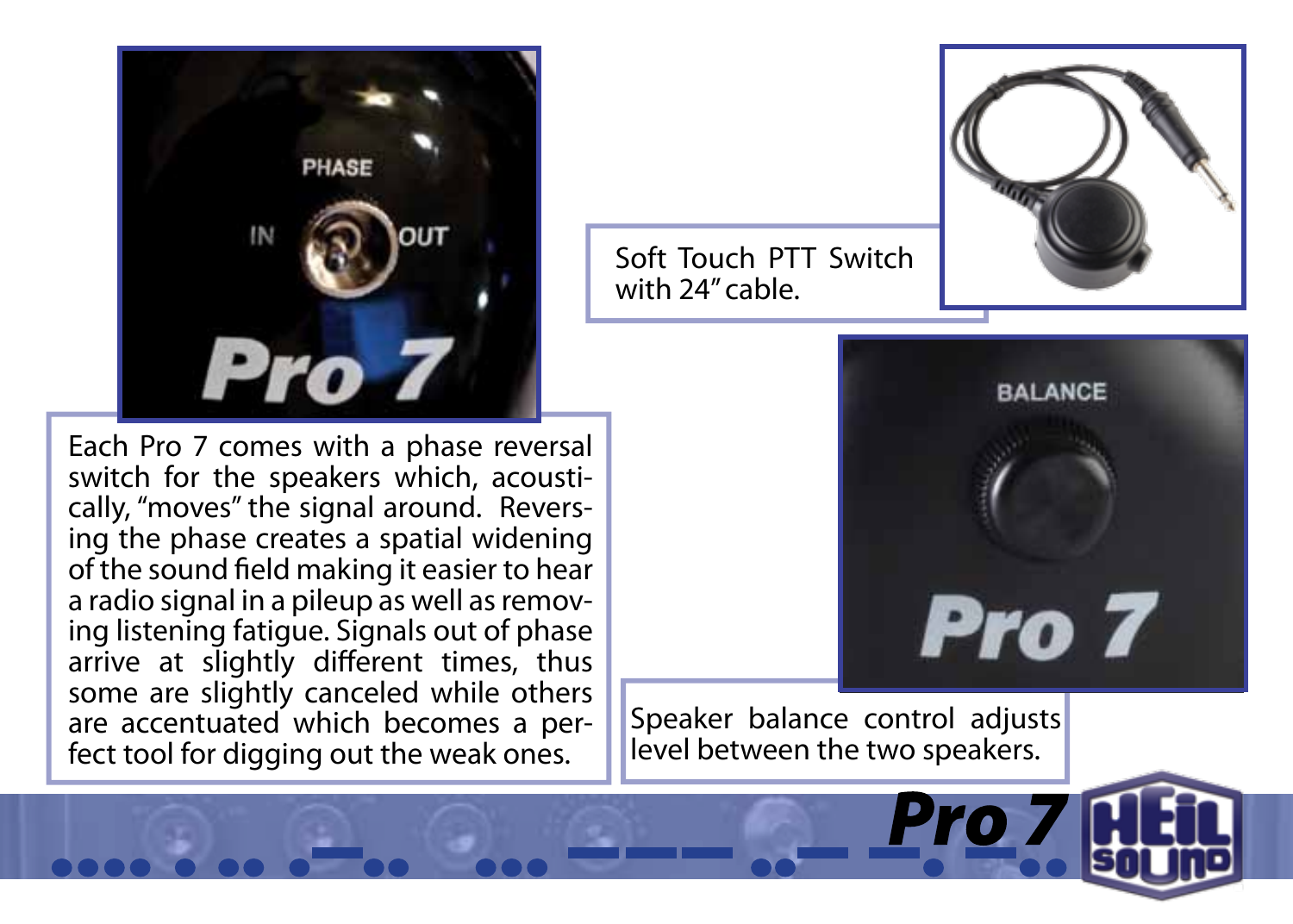Two elements available for the Pro 7 – the dynamic tailored response HC7 and the high output iC electret for low level iCOM inputs. These microphone elements can be easily changed in the field. Simply remove the two flat head screws and remove the element and housing. Insert the new element, replace and tighten the screws.





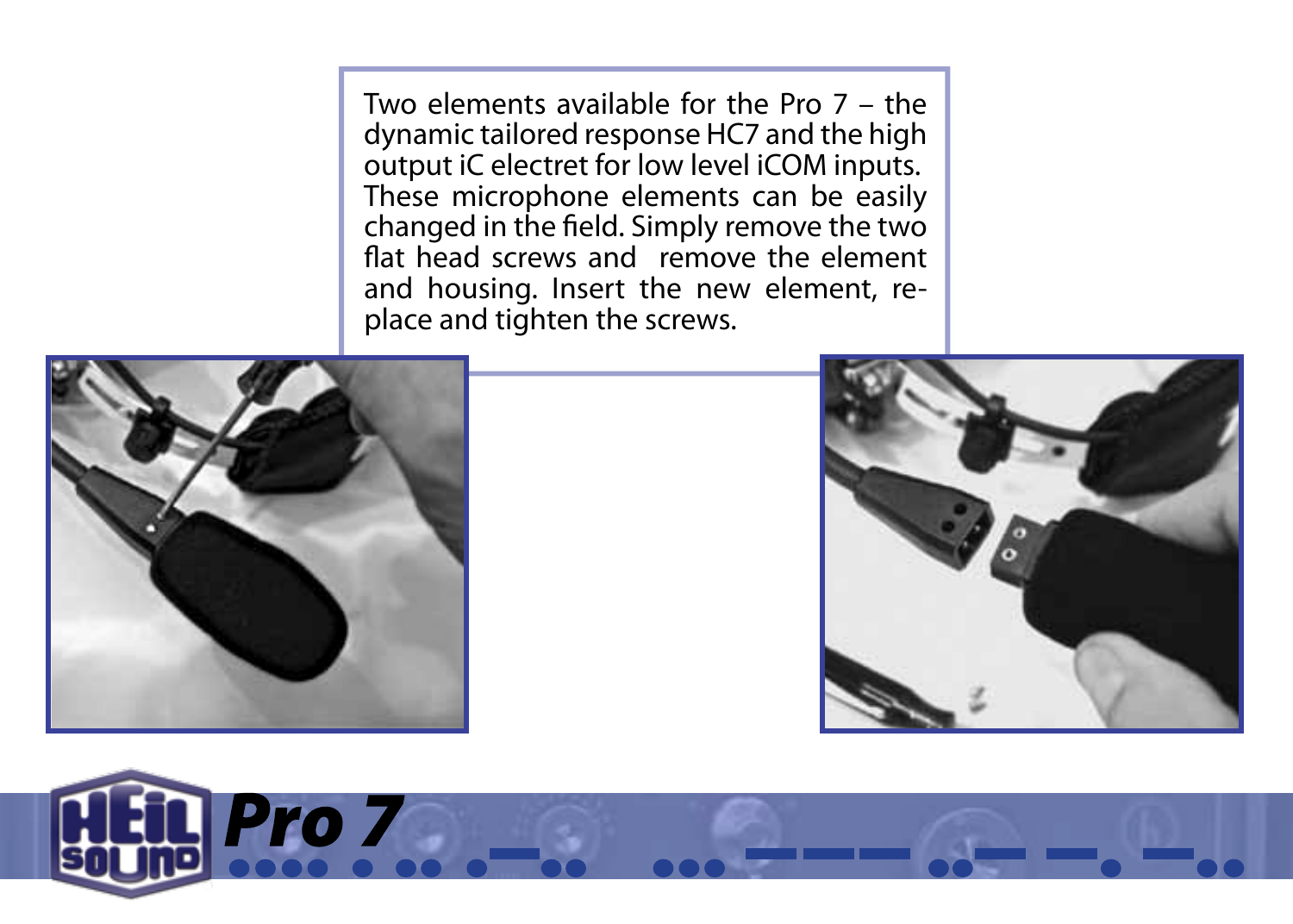| Kenwood/Alinco/Elecraft | Red          |
|-------------------------|--------------|
| Ten Tec                 | <b>Black</b> |
| Collins                 | White        |
| <b>Drake</b>            | Grey         |
| Yaesu/Flex              | Yellow       |
| <b>iCOM</b>             | Blue         |

AD-1 Adapter Color Code Identifies which transceiver they are wired for. AD-1 iC & AD-1 iCM used only with Heil iC element.

Visit www.heilsound.com/amateur For our adapter selector click on the Adapter tab. For DSP settings click on the DSP tab.

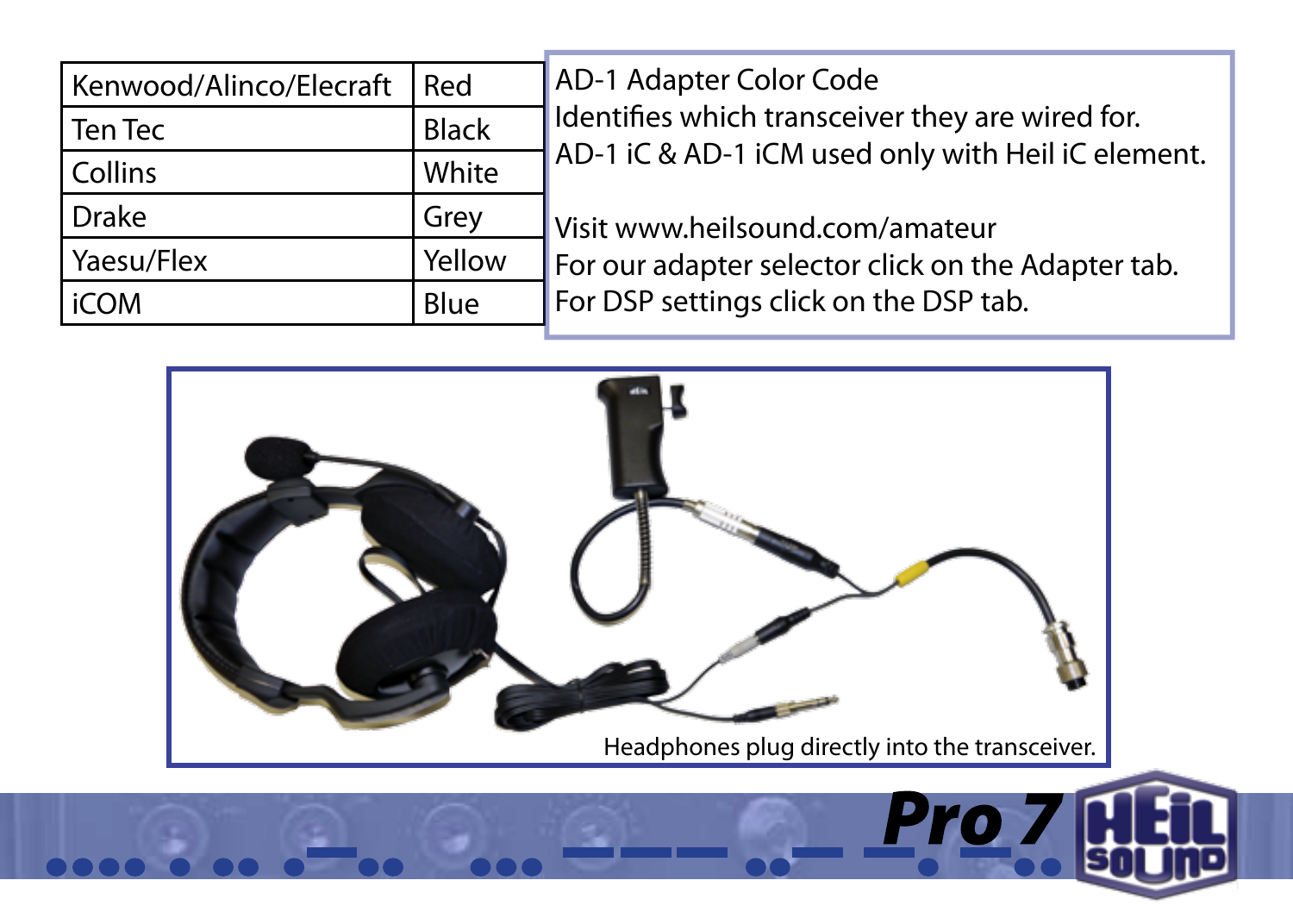## *HC 7 Dynamic Element Features*

The Dynamic HC -7 element exhibits a frequency response of 100 Hz - 12 kHz with the -3dB points at 100 Hz and 12 kHz. The traditional Heil speech articulatioin rise is centered at 2K - 4KHz. The impedance is 600 ohm.



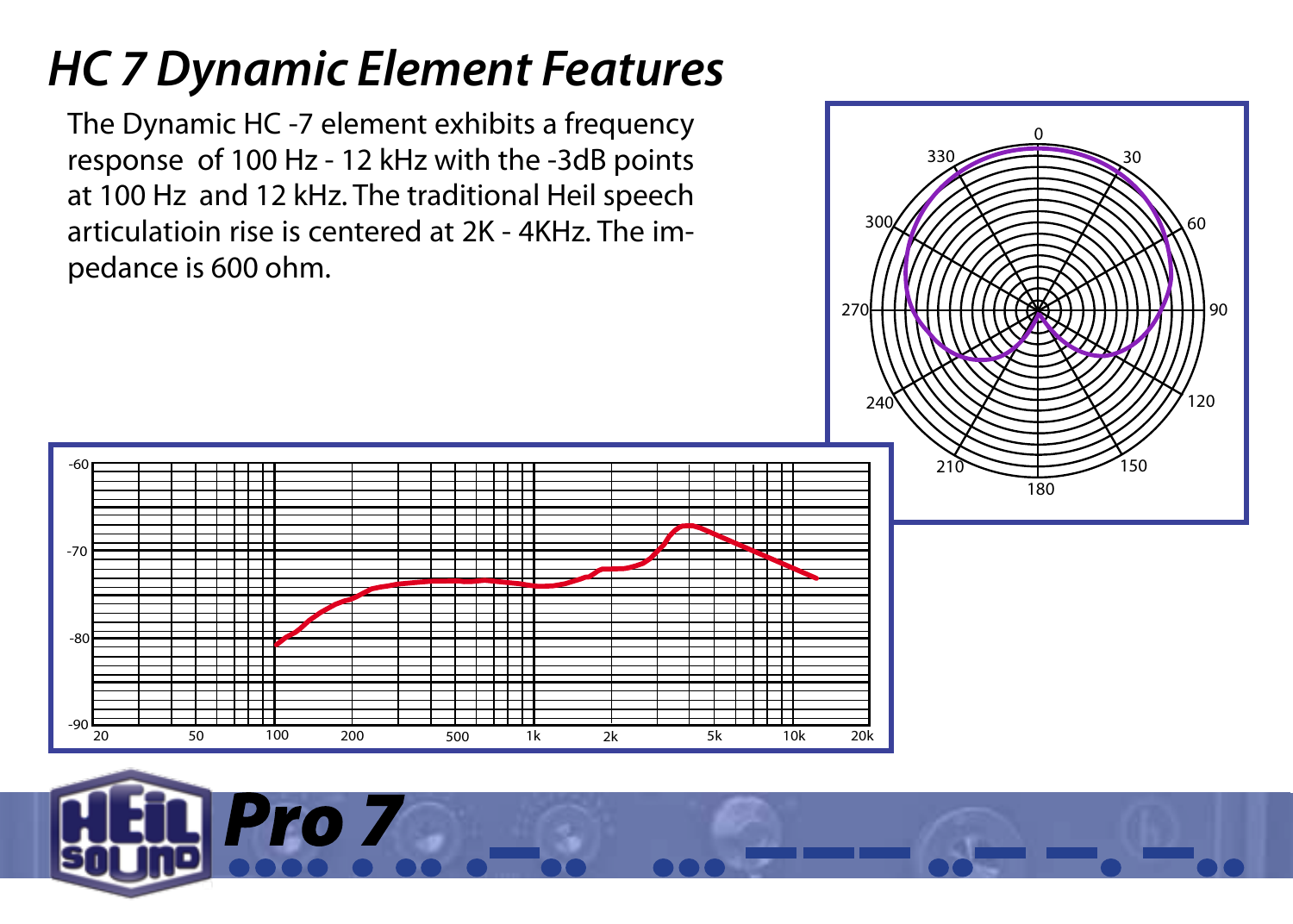

### *iC Electret Element Features*

Designed exclusively for iCOM radios, the iC Electret element has a -3dB fixed point at 35 Hz and 12kHz with the sensitivity of-48 at 1500 ohms output centered at 1kHz. The iC element solves the problems with LOW GAIN ICOM radios but can also work with great results on newer Icom models. Bias power is applied to operate the iC electret element. The Pro 7 iC is supplied with our ADl-lC eight pin Icom adapter cable.

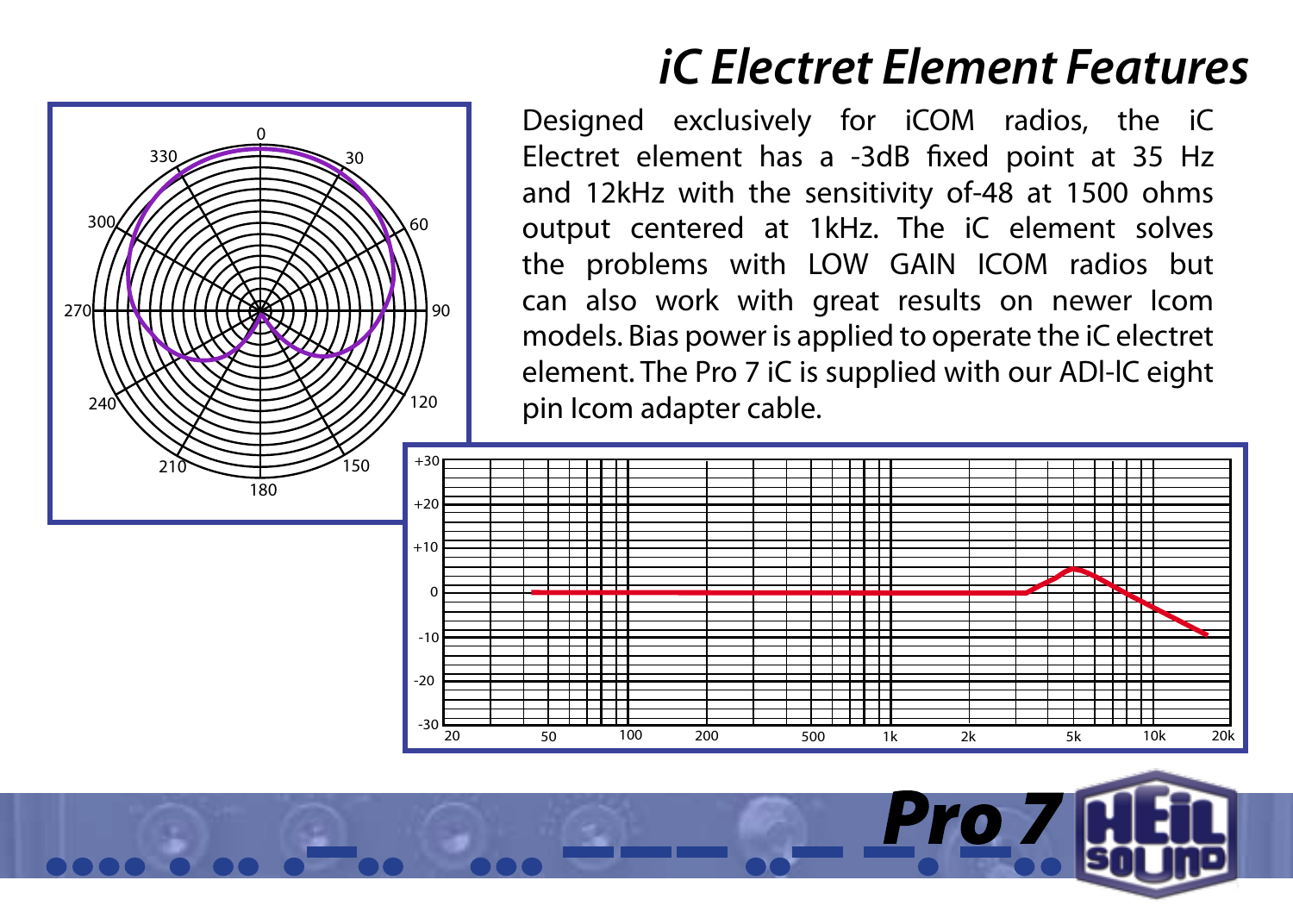## *Suggested DSP Settings*

Suggested DSP settings for the Pro 7. These are simply starting points. Best results are had by listening to a second receiver through headphones. You will start each transmitter adjustment by setting the transmit bandwidth. In many cases, with the proper transmit bandwidth you will need little to no EQ adjustments, if anything, a minor mid range boost.

First, set the transmit bandwidth at 200 - 2800. This will roll off some of the extreme low frequency response. You may be able to adjust to 100 as long as it doesn't overload and sound too bassy.

Second, you need a Parametric EQ (3 band) to be able to adjust the parameters of the microphone audio. All of the late models use the exact same Parametric. Only the menu assignment numbers change but here are the starting points for the three filters. After setting, save your settings by holding the Menu button for 3 seconds.

| Yaesu                                                                                 | Filter 1                    |        |
|---------------------------------------------------------------------------------------|-----------------------------|--------|
| First, set the transmit bandwidth at 200 - 2800. This will                            | Frequency                   | 200 Hz |
| roll off some of the extreme low frequency response.                                  | Notch or Boost   cut -15 dB |        |
| You may be able to adjust to 100 as long as it doesn't<br>warload and cound too haccy | Bandwidth                   |        |

### Filter 2

| Frequency                  | 400 Hz |
|----------------------------|--------|
| Notch or Boost   cut -6 dB |        |
| <b>Bandwidth</b>           |        |

### Filter 3

| Frequency                    | 2400 Hz |
|------------------------------|---------|
| Notch or Boost   boost +8 dB |         |
| <b>Bandwidth</b>             | 10      |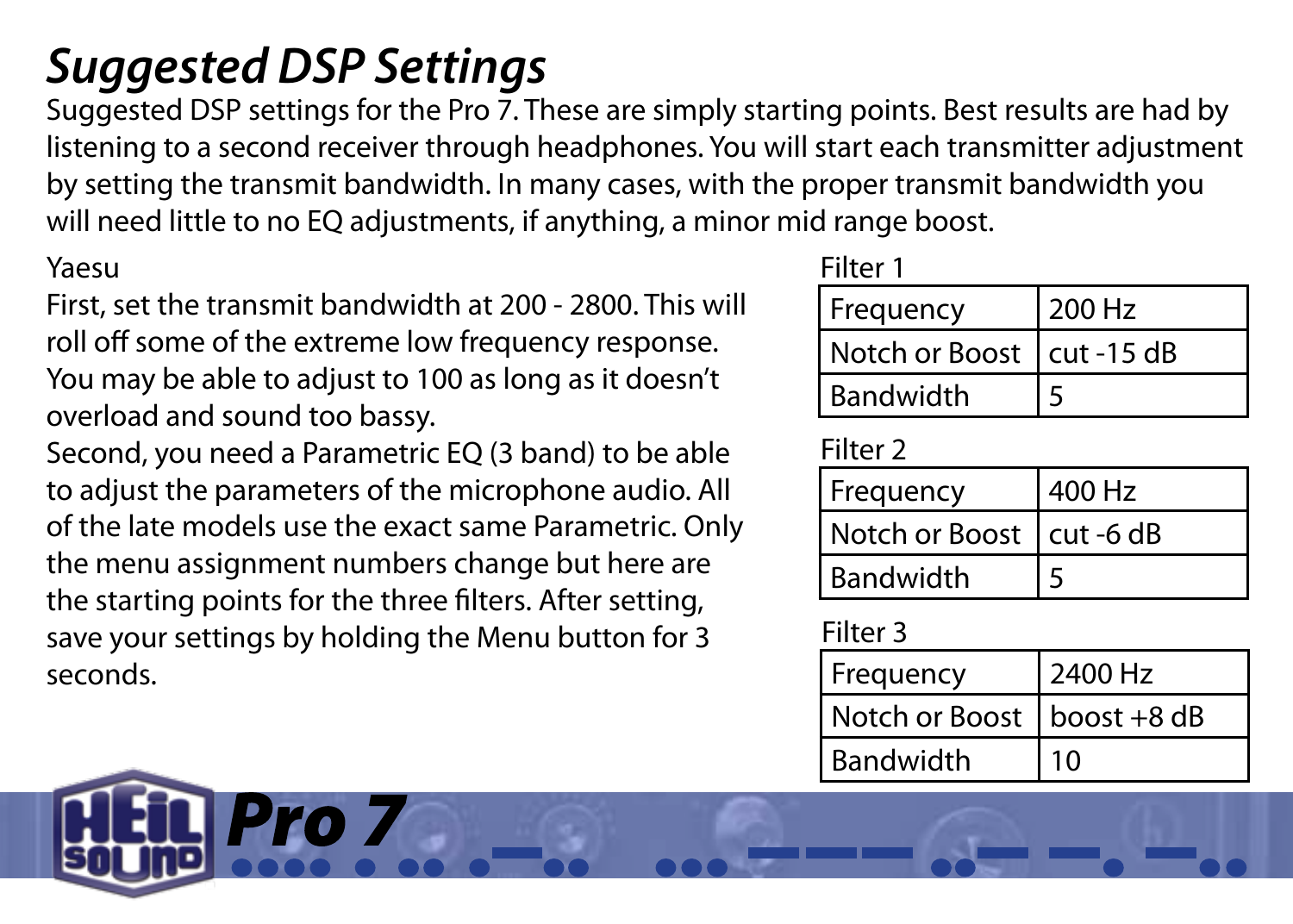## *Suggested DSP Settings*



### Kenwood DX **Kenwood Full Range**



| Elecraft   Frequency |       |       |    | $\vert 0.1 \vert 0.2 \vert 0.4 \vert 0.8 \vert 1.6 \vert 2.4$ | 3.2 |
|----------------------|-------|-------|----|---------------------------------------------------------------|-----|
|                      |       |       |    | ר ו                                                           |     |
| Wide Response        | $-12$ | $-10$ | ົາ |                                                               |     |

|                                          | SB TX Tone (Treble) |  |  |  |
|------------------------------------------|---------------------|--|--|--|
| AM TX Tone (Bass)<br>AM TX Tong (Treble) |                     |  |  |  |
|                                          |                     |  |  |  |
|                                          | FM TX Tone (Bass)   |  |  |  |
|                                          | TX Tone (Treble)    |  |  |  |
|                                          | RX Tone (Bass)      |  |  |  |
|                                          |                     |  |  |  |

### iCOM DX iCOM Full Range

|  | SSB TX Tone (Bass)   |  |
|--|----------------------|--|
|  |                      |  |
|  | AM TX Tone (Bass)    |  |
|  | AM TX Tone (Treble)  |  |
|  | FM TX Tone (Bass)    |  |
|  | TX Tone (Treble)     |  |
|  | SSB RX Tone (Bass)   |  |
|  | SSB RX Tone (Treble) |  |

Pro 7

iCOM: Wide or Narrow transmit filter: Bass -2 dB, Treble +3 dB